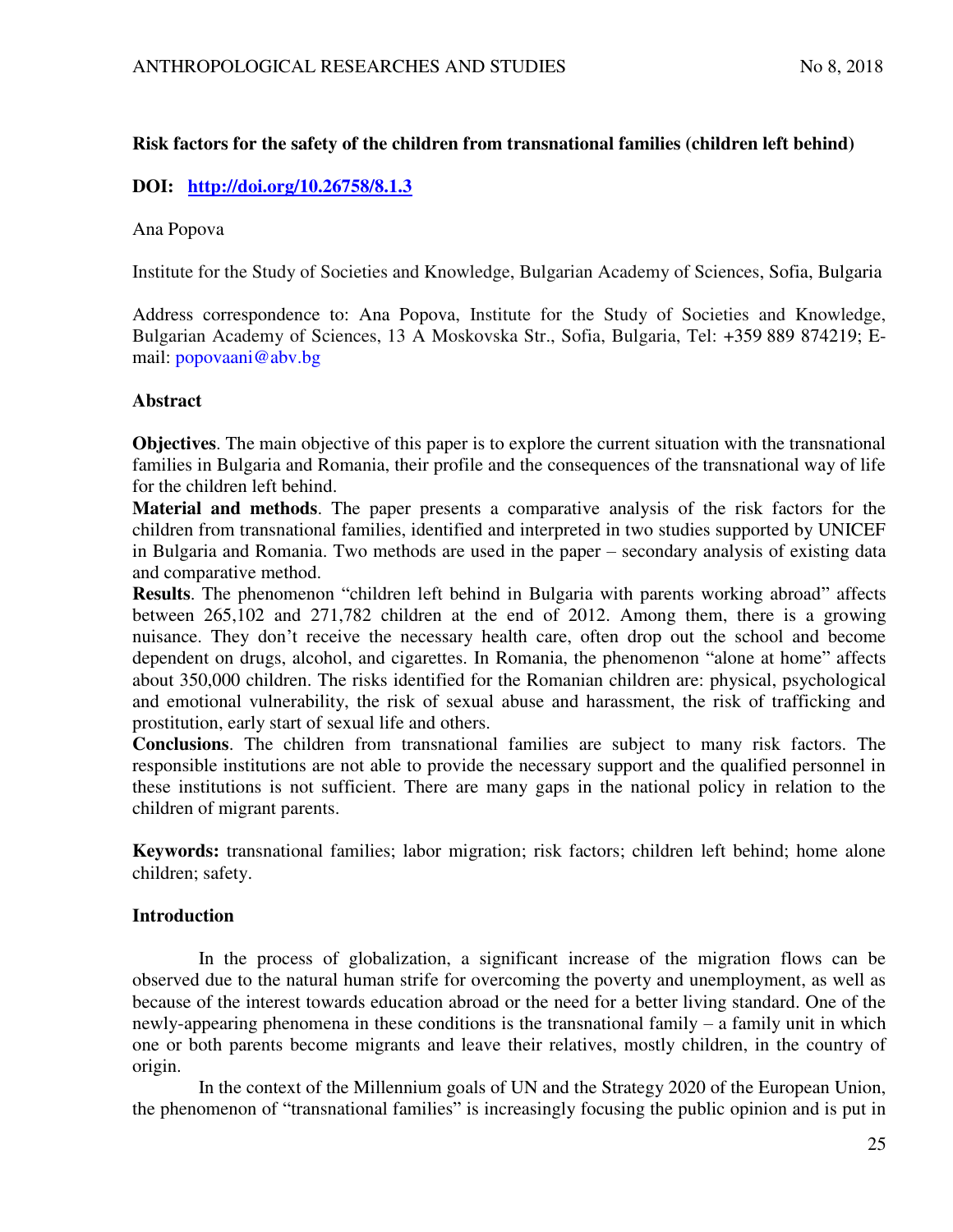the attention of the family policy of the European Union. This issue has been recently introduced and discussed within the framework of the family policy of Bulgaria and Romania not only as member states of the European Union but also as countries which are directly affected by the scale of this phenomenon, having its consequences for the children left behind by their parents.

The concept of "transnational family" is comparatively new. The phenomenon started to attract the attention of migrant researchers in the early 90s of the  $20<sup>th</sup>$  century. In the same period, the concept of "transnationalism" was introduced, explaining the migration as multifaceted social space, experienced by the communities across the borders (Glick-Schiller et al., 1999). Unlike traditional migration theories, the transnationalism offers an alternative approach to the exploration of migrants' experience, based on their simultaneous positioning in several social and territorial locations (Glick-Schiller et al., 1999). In the light of the transnationalism, the traditional understanding of the family as a unit for cohabitation at one and the same place is changing towards the perception of the family as territorially scattered and fragmented (Glick-Schiller et al., 1999).

At present, there are a number of terms that essentially refer to the concept of transnational family, such as multi-sited family (Ong and Nonini, 1997), multi-local binational family (Guarnizo, 1997), transcontinental family (Kelly, 1990), international family (Ho, 1993) and others. These terms are used interchangeably although there are differences in the research perspective for defining each concept. The researchers have reached a consensus on the idea about the geographical dispersal of the family, i.e. for a new geography of the family unit (Lam et al., 2002), as well as for the maintenance of close contacts with the relatives in the country of origin. However, the authors put different meanings in the analyzed subject that varies both in terms of family size – nuclear/extended – and its composition – uni-national or bi-national (mixed).

The different points of view about the concept of transnational family are reflected in the variety of its definitions. As one of the basic definitions is accepted that of Bryceson and Vuorela, according to which those families whose members are living apart from each other for a shorter or longer time, but maintaining common relationships and a spirit of collective welfare and unity even across the borders of separate countries can be defined as transnational (Bryceson and Vuorela, 2002).

Wiltshire defines the transnational family as a large amorphous structure, consisting of kinship segments, which are scattered across the national boundaries (Wiltshire, 1992).

According to Le Gal, the transnational family is a modernized model of family relations characterized by geographic dispersion due to the migration of one or more of the family members (Le Gal, 2005).

Bjeren interprets the transnational family as collective kinship relations with residence in at least two countries (Bjeren, 1997). These transnational units are not static but may change over time by changing the status of the constituent members – emigrants, immigrants or returning to the country of origin (Zontini, 2007). An important clarification about the transnational families made by Zontini is that their members are separated geographically but maintain social, cultural, reproductive and financial links across the borders (Zontini, 2007).

Despite the fact that the members of the transnational families continue to keep their relations across the borders, the researchers are united around the view that the separated cohabitation affects the fulfilment of the fundamental functions of the family unit, namely: reproductive, socializing, economic, function of primary social control, recreational, protective and hedonistic function (Tolstokorova, 2013).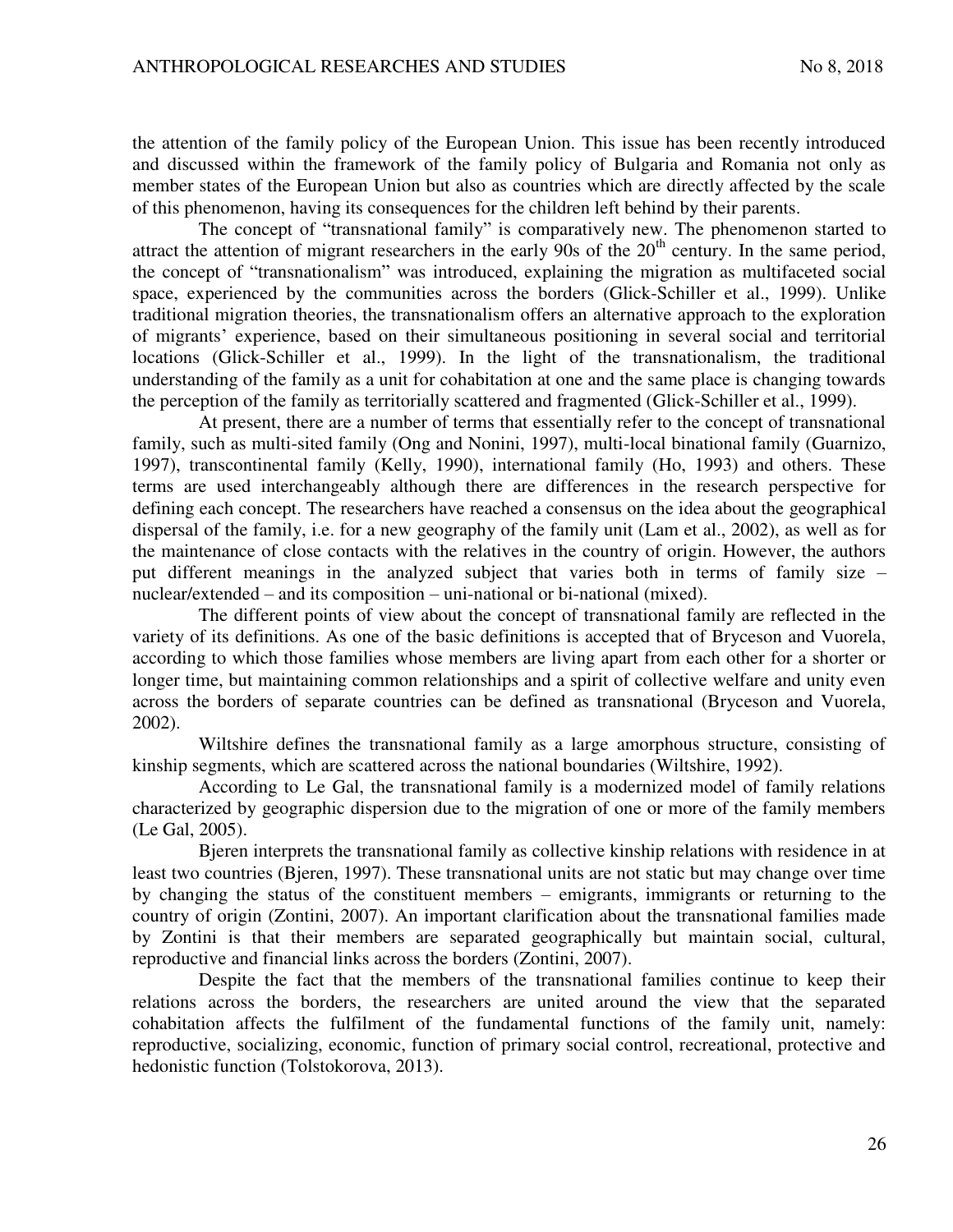Nowadays there is a steady trend of increasing attention towards the phenomenon of the transnational families in a global perspective. The term *care drain* is used in analogy with *brain drain* (Rossi, 2008).

In the recent years, the topic has also become sensitive for the countries in Eastern Europe because of the significant migration flows in these countries. Detailed studies on the topic are carried out in Moldova (Cheianu et al., 2011), Romania (Toth et al., 2007), Ukraine (Tolstokorova, 2009) and Bulgaria (Kabakchieva et al., 2016).

The phenomenon of the transnational family scientifically difficult to explore, since different forms and manifestations of it were identified. The most widespread form of its existence is the transnational parenting in which there are four cases of separate cohabitation:

- when the mother works abroad and has left her children and the other members of the family in the country of origin (transnational motherhood);
- when the migrant father is away from his family (transnational fatherhood);
- when the two parents are migrants and they either live abroad with their child/children or have left them to the care of relatives in the country of origin;
- when the child lives abroad and is far from his/her parents, most often by reason of obtaining an education.

There are a number of studies dedicated to the experience of women who have gone abroad to work as support staff. The working conditions, the lack of resources and their low social status make them leave their children in the country of origin. In these situations, defined as "global care chains" (Hochschild, 2000), the women, in addition to fulfilling their role as "mothers from a distance" (Hondagneu-Sotelo and Avila, 2003), provide a financial support for their children left in the care of grandparents or other relatives in the country of origin. This type of family configuration is embedded in many studies for Caribbean women who have gone to work in the United States (Guarnizo, 1997), women from Latin Amerika (Hondagneu-Sotelo and Avila, 2003) and from the Philippines (Parrenas, 2003).

Although fewer in number, there are studies exploring the transnational fatherhood and its impact on the children left in the country of origin. In this relation, the study of Nobles (2011), which explores the effects on children from Mexico, whose fathers have migrated or whose parents are divorced, stands out. Nobles finds that in cases of migration, the interaction with the children is more intensive than in divorce cases, regardless of the geographic distance. Furthermore, the connection with the migrant father positively affects the school results of children (Nobles, 2011).

In the third form of configuration, when both parents are migrants, the researchers explore the role of those who are left to take care of children, most often their grandmothers or aunts. Bernardi (2011) offers a methodological approach, oriented to the social networks, established in connection with the care for the children left at home. The focus on these networks allows the inclusion of units bigger than the nuclear family, e.g. the extended family that is a dominating institution when both parents are abroad (Bernardi, 2011).

Another type of family configuration stems from the migration of the children – alone or accompanied by a parent. In this case, the researchers speak about "astronaut families" or "children paratroopers" (Ho, 2002). Such families are usually rich, most often from Asia, e.g. China, Hong Kong, Taiwan or South Korea.

There are two main approaches to the clarification of the issue about the types of transnational families. In the first one, the transnational family is interpreted as a transnational household, defined as a household where at least one family member lives abroad. Here the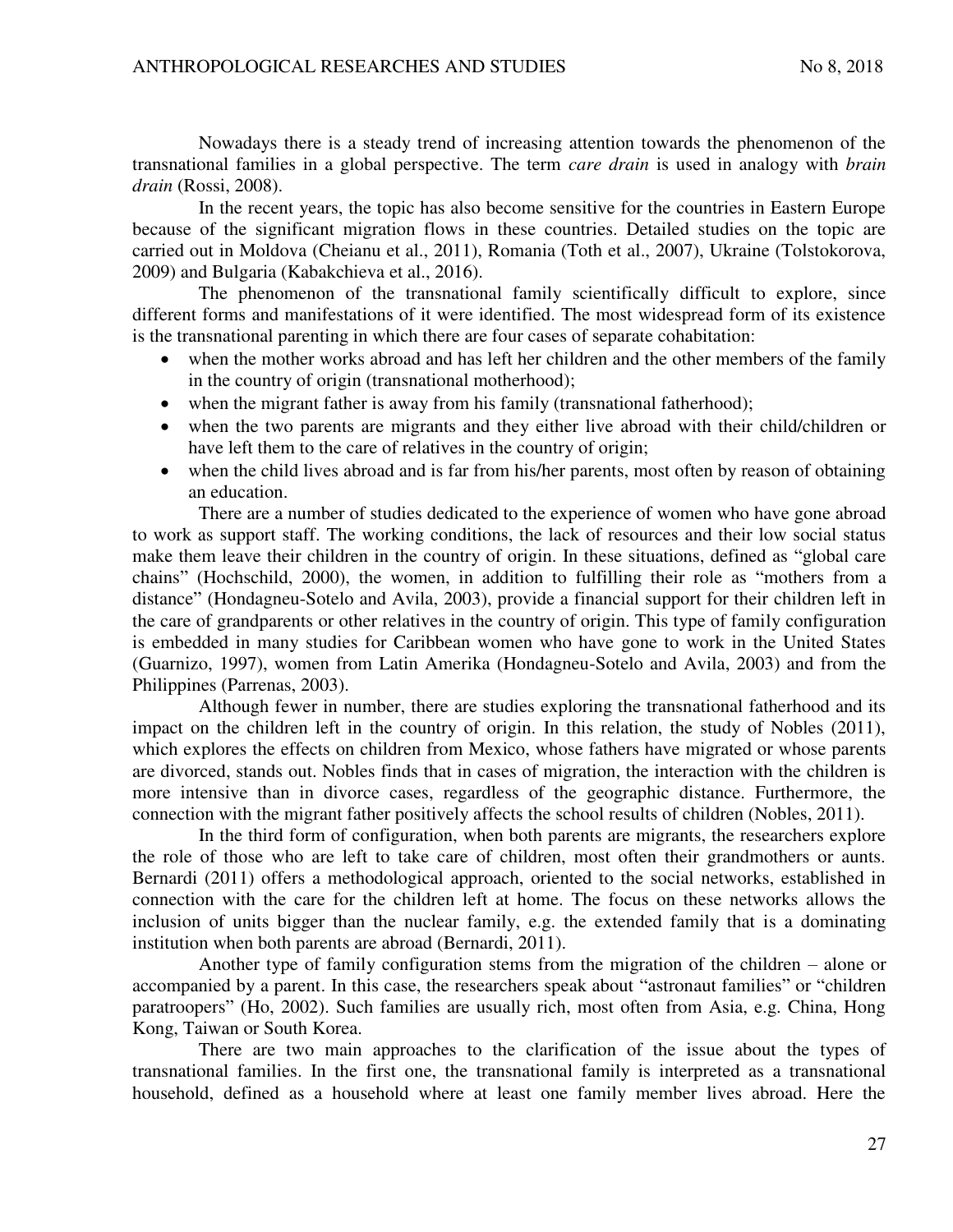migration is an opportunity for economic survival of the family as a whole, including its members left in the country of origin (Hondagneu-Sotelo and Avila, 2003).

The second approach focuses on the transnational kinship networks and the existence of many households. Within the frames of this approach, a number of researchers have worked, among which those from the USA - Sutton, 2004; France - Streiff-Fenart, 1999; Canada - Le Gall, 2005; UK – Plaza, 2000, Australia - Hage, 2004 and many others. This phenomenon relates to migrants from many countries around the world, in one or another stage of their history, who are affected by large migratory waves, e.g. from Tunisia, Lebanon, the Dominican Republic, Mexico, in recent times from Syria and others.

The current paper is focusing on the third form from the types of transnational families listed above, that in which both parents are economic migrants and their children are left in the care of relatives, most often grandparents, in the country of origin.

In connection with the clarification of the phenomenon of transnational families, it is also necessary to discuss the concept of the children left by their parents-economic migrants, in the country of origin for a period longer than 3 months. Recently, in relation to this, the term *Children*  Left Behind was introduced as a result of a discussion in the European Parliament in 2009 and one publication of UNICEF (UNICEF Innocenti Research Centre, 2010). The latter argue that the absence of the parents may have a negative effect on the children left behind, including a risk for their physical and mental health, depression, difficulties in the development, passivity at school, dropping-out of the education system, etc. The children left behind in the country of origin belong to the group of vulnerable children at risk. Most of them develop a sense of deprivation and lack of interest, refusal to participate in school and out-of-school activities. A direct consequence of the parents' migration is the fact that the child doesn't receive parental love and the necessary surveillance of his/her development. As a result of this, the physical and mental health of the child is disturbed and, in some cases, he/she starts to demonstrate a non-typical behavior or is exposed to the risk of different types of exploitation and abuse (Minkovski, 2014).

After a study conducted with the support of UNICEF-Romania in 2008 (Toth et al., 2008) about the children from transnational families, the term *Home Alone Children* was introduced to qualify the group of children left in the country of origin without parental care because of the labor migration of their parents.

In relation to the concepts discussed above, the researchers differentiate a number of phenomena as a result of the appearance of the transnational families and their impact on the children, such as "dead mothers syndrome" in young children, overly-aggressive behavior among adolescents aiming to attract the attention of their parents, social anxiety (avoidance behavior), emotional isolation and others (Kabakchieva, 2009, p.311).

Last but not least, in connection with the problems discussed, the concept *Children at Risk* has to be clarified. It is interpreted with several meanings: a) a child whose parents are deceased, unknown, deprived of parental rights or with limited parental rights, or the child has been left without their care; b) a child who is a victim of abuse, violence, exploitation or any other inhuman or degrading treatment or punishment within or outside his or her family; c) a child who is in danger of harming his/her physical, mental, moral, intellectual and social development; d) a child, suffering from disability, as well as from diseases difficult to treat and diagnosed by a specialist; e) a child who is at risk of dropping out of school or has dropped out of school (Additional acts to the Child Protection Law, 2009). The paper seeks to answer the question whether the children from transnational families are children at risk by the indicators listed.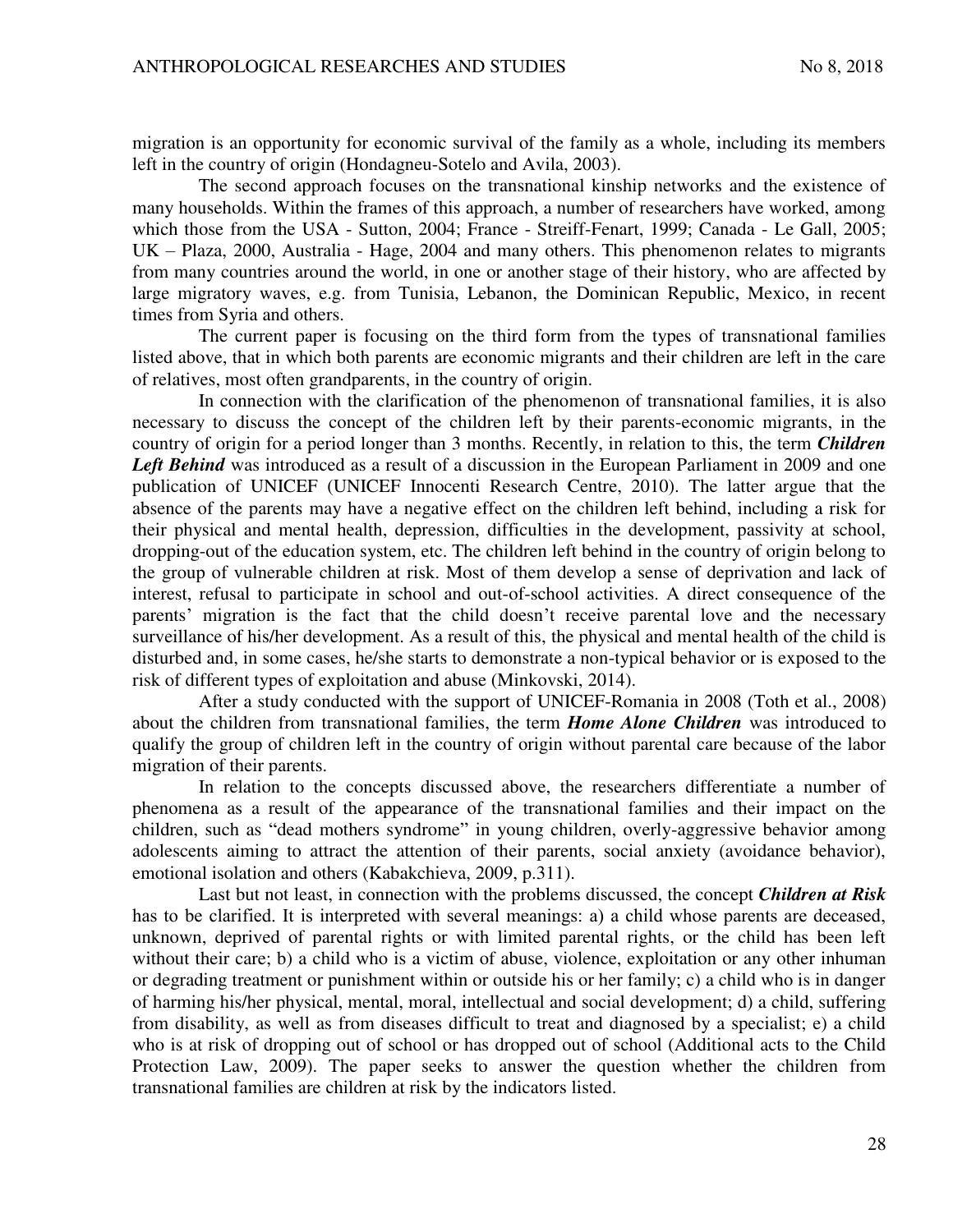The main objective of this paper is to explore the current situation with the transnational families in Bulgaria, their profile and the consequences of the transnational way of life on the children left behind.

#### **Material and methods**

On the basis of two studies, carried out with the support of UNICEF-Bulgaria "Effects on the children left behind by their parents, working and living abroad" (2016) and UNICEF-Romania "National analysis of the phenomenon "children left at home by their parents migrating abroad for employability" (2008), the current paper explores in a comparative perspective the risk factors for the children from transnational families, as well as the gaps in the national policies in the two countries, in relation to such children. Although covering different periods of time, the cited studies use one and the same methodology and are very close in their final conclusions. That is why the current paper uses the data collected in the two studies for a secondary analysis and, applying the comparative method, looks for similarities and differences in the identified effects and consequences for the children from transnational families.

#### **Results**

The exploration of the situation with the transnational families in Bulgaria gives evidence about the fact, that at the current moment the responsible institutions do not collect systematic information about the number of the children whose parents are labor migrants. In the existing migration studies, this problem is reflected peripherally (Bogdanov and Rangelova, 2012).

The children with parents abroad, left in Bulgaria, are still not in the focus of the information systems of the Agency for Social Assistance, the State Agency for Child Protection, as well as the bodies dealing with the antisocial actions – the Ministry of the Interior and the Commission for Combating Juvenile Delinquency, as these children are not identified by the indicated institutions as children at risk, i.e. the existence of risk is not proven for them. The main bodies for child protection collect information about concrete cases in their work, including family status, but it is not summarized (Kabakchieva et al., 2016).

The situation is similar in Romania where there is only one governmental source of information – the National Authority for the Protection of Children's Rights (NAPCR), which has been collecting data since 2006 (Toth et al., 2008).

The data from the Bulgarian UNICEF study indicate that at least one parent of every fifth child in Bulgaria is abroad. According to the National Statistical Institute (as of 31.12.2012), there are 1,325,511 children in Bulgaria aged 0 to 19 years. One-fifth of them is equal to **265**,**102**, but another study calculates their number at **271,782**. The Bulgarian UNICEF study also indicates a break from the classic, nuclear family with children and two parents. The transnational families whose members live in different countries are 26% from all Bulgarian families, as in 3% of cases both parents are abroad. Most of the children with both parents abroad are raised by their grandmother – 65.5%; 13,7% live with relatives, and 5.1% live in foster families (Kabakchieva et al., 2016).

At the national level in Romania, it is estimated that the phenomenon "alone at home" involves around 350,000 children (about 7 % of the total population aged 0-18 years) having at least one parent abroad. Approximately 126,000 of these children have two parents abroad, and more than a half of all children live in rural areas.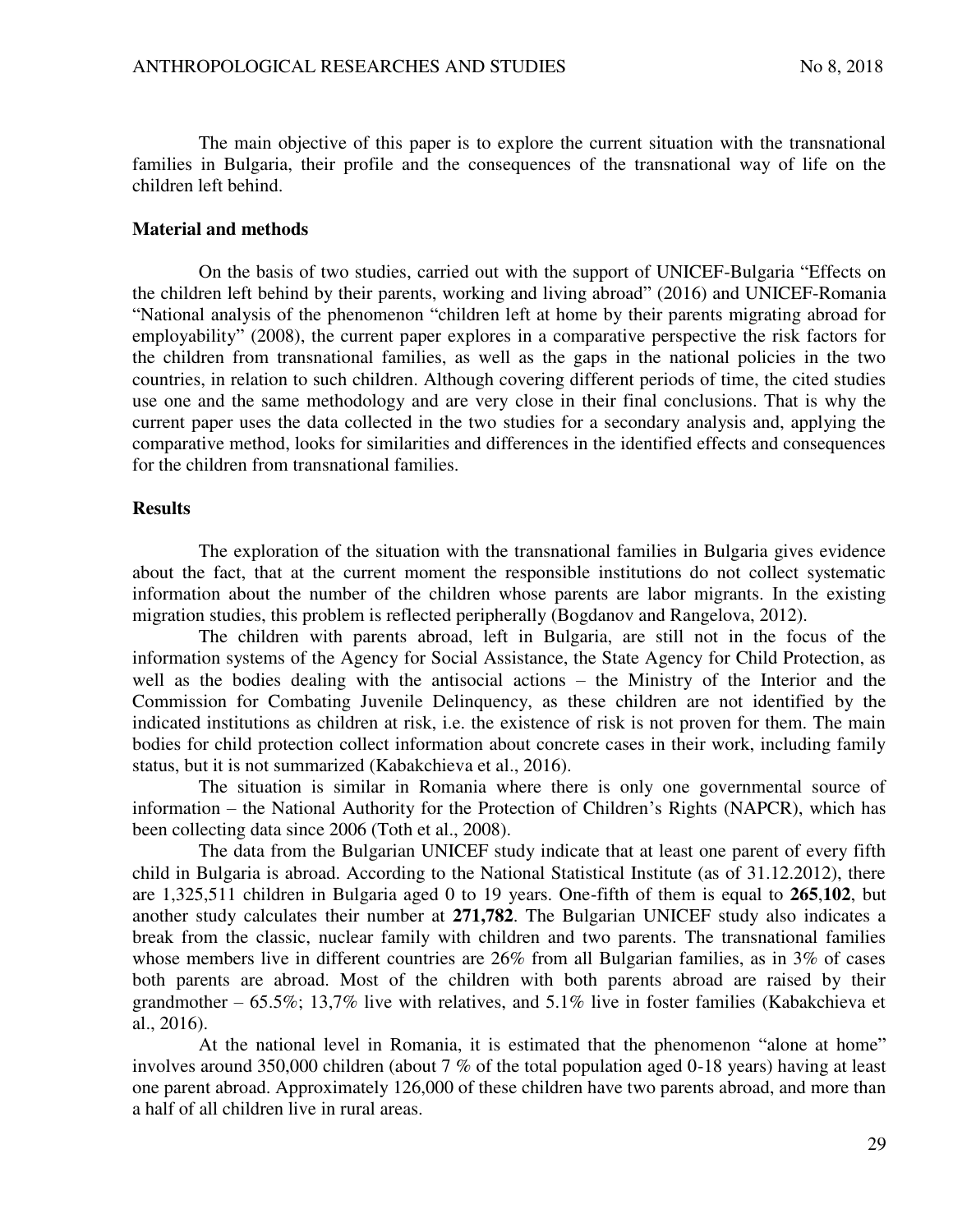For all young people aged 0-18 years, another approximately 400,000 children have experienced the absence of one of the parents as a result of his/her labor migration. This means that almost **750,000** children, out of approximately 5 million children in Romania, have been suffered by their parents' migration (Toth et al., 2008).

If we compare the children affected by the phenomenon of transnational families on the basis of the aforementioned numbers, we can argue that it causes negative consequences for about **20% of the children in Bulgaria and 15% of the children in Romania**.

The authors of the Bulgarian study draw attention to the fact that nearly 6% of the children placed in boarding schools have parents abroad. Also, about 20% of the children using the Animus hotline to share their problems have parents abroad.

A similar conclusion is drawn for Romania - by 30 June 2007, 30,757 children were benefiting from the services for prevention of child separation from their parents, e.g. day-care centers, counseling centers, etc.

The two studies also indicate unfavorable facts about the health and well-being of the children with parents abroad. In Bulgaria, these children have more health problems compared to the children whose parents are at home, mostly because they do not go to a doctor when they are ill. With an average of 5.2% for all children, 12% of the children with two parents abroad are often hungry. They lack home-made food and their menu includes mainly pasta and potatoes. The absence of both parents working abroad is one of the reasons for the lower success of child at school, for the repetition of class or so-called "hidden dropout of school", especially during the seasonal migration (Kabakchieva et al., 2016).

In 22% of the Romanian cases when the mother is abroad, the children have taken medications that were not prescribed by a doctor, compared to 15% of those who live with their parents. There is a higher prevalence of cases of a chronic disease or handicap among the children with both parents abroad (11%), compared to those who live with their parents (5%). 2% of the families with current migrants report that at least one of the children has dropped out of school, especially in cases where the mothers are abroad (Toth et al., 2008).

Both studies report a higher percentage of anti-social actions and problems with the police among the children with parents abroad. For example, in Bulgaria, the share of the children with both parents abroad who have had problems with a director or deputy director of a school is nearly three times bigger than the children with parents at home. 40% of the children with both parents abroad (5 times more than the children with parents at home) have visited a Pedagogic Room, which is an indicator of antisocial behavior.

### **Discussions**

On the basis of the quantitative data from UNICEF's studies in Bulgaria and Romania it can be argued that the children from transnational families experience a number of negative effects by the separated cohabitation with their parents – poor health and emotional status, downgrading or dropping out of school, growth of the antisocial actions among them and others.

Both studies try to draw the public attention to the fact that children from transnational families have infringed rights and are at risk. Four out of the 5 characteristics of the concept "children at risk", listed at the beginning of the present study, can be identified for these children. They are the following:

 **The children from transnational families are left without parental care.** The absence of one or both parents causes a sense of loneliness, anxiety, social isolation and self-closure.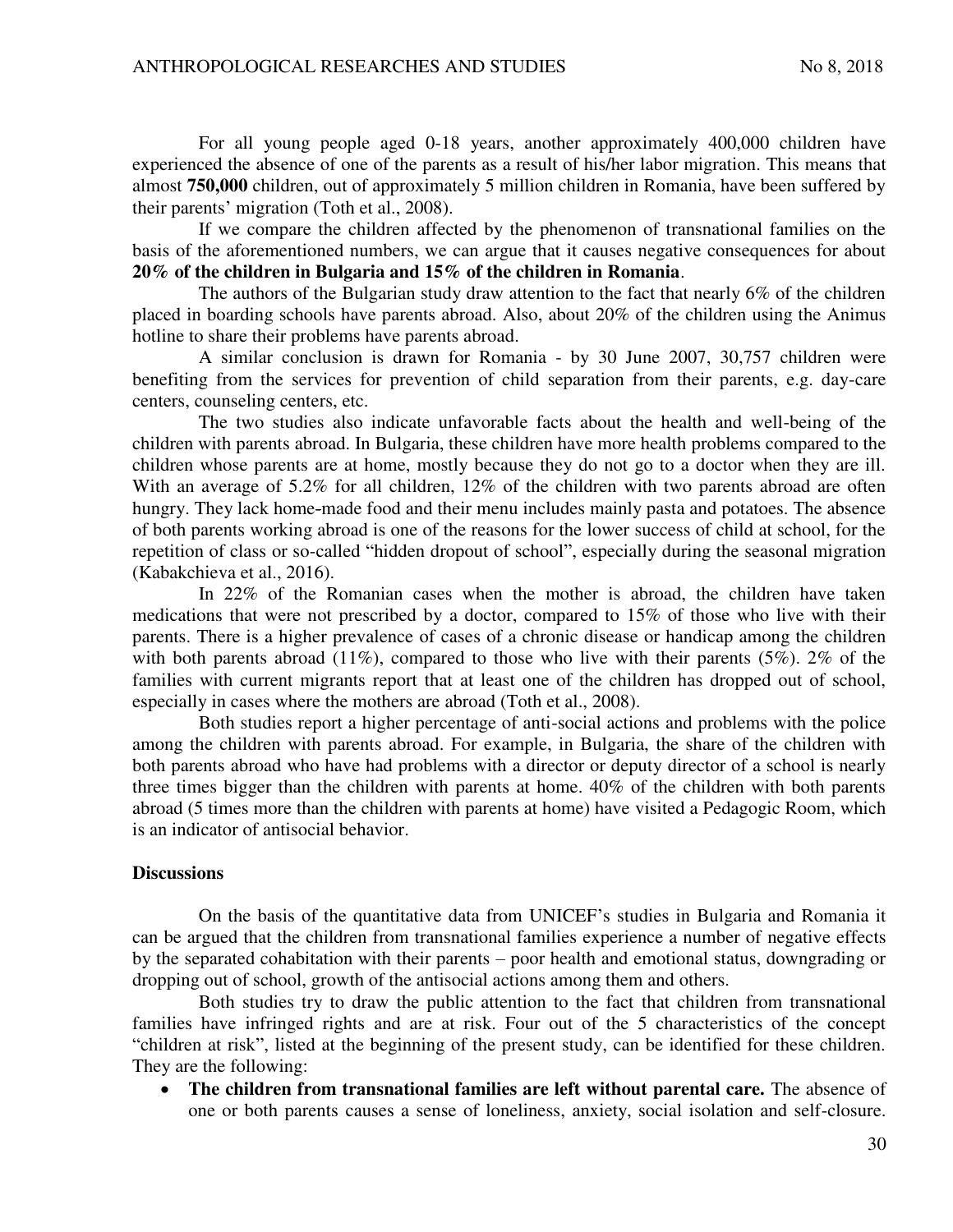For example, the Romanian study shows that 10% of these children become more reserved and start spending more time in front of the TV or computer (Toth et al., 2008). When in trouble, the children from transnational families are trying to cope alone. On the one hand, this fact is positive, as it contributes to the development of qualities such as independence and self-confidence, but on the other hand, such children feel like outsiders and often fall into isolation from their peers. The disturbed communication with the parents abroad forces these children to share with friends, which sometimes prompts the risk of falling into unfavorable influence. In the Romanian study, it is pointed out that in the cases described, the child's right to not be separated from his/her parents, formulated in the Convention on the rights of the child (1990) is infringed. An additional argument is the fact that the cases of divorce in the transnational families are very common (in 43% of such families) and they cause a mental trauma in the children.

- **For the children from transnational families, there is an increased risk of harming their physical, mental, moral, intellectual and social development.** As was pointed out above, the children with parents abroad have unsatisfactory health status and need psychological support to overcome the deprivation and mental disorders. However, it is necessary to emphasize the more serious risks for such children, connected with the alcohol abuse, smoking, drug abuse, early onset of sexual life, and the development of deviant or criminogenic behavior. For example, in the Bulgarian study, it is presented that 60% of the children with both parents abroad smoke in comparison with 39% smokers among the children with both parents at home. The same is valid for the alcohol abuse  $-72\%$  of the children with both parents abroad drink, compared to an average of 59.6%. The children themselves report that they use the alcohol as a means of coping with the tension. 25% of the children with both parents abroad have tried marijuana compared to 13% of the children with parents at home. The children from transnational families have also more liberated views about sexual life. On the question "Who can be your eventual sexual partner", 30% of the children with both partners abroad have answered "Everyone I like" (Kabakchieva et al., 2016). The alcohol and drug abuse often lead to deviant behavior and problems with the police. As it is argued in the Bulgarian study, this puts the children with parents abroad at a greater risk to be stigmatized as individuals with antisocial behavior, as small criminals. In the Romanian study, it is pointed out that the cases of negative effects on the children from transnational families described demonstrate an infringed children's right to an adequate standard of living and right to health which explicitly puts them in the group of children at risk.
- **For the children from transnational families, there exists a serious risk of dropping out from school.** As was mentioned above, there is a downgrading of their success at school, repetition of the class and hidden drop-out in the cases of seasonal migration. The Romanian study presents data from a representative study in which more than 60% of the respondents think that the children with parents abroad perform worse than their peers at school and miss many classes. This means an infringed right to education of these children.
- **For the children from transnational families, there is an increased risk of being abused and exploited.** Both the Bulgarian and the Romanian study report many cases of such risks for the children left without parental control and raised in the country of origin by relatives: risk of sexual abuse and harassment, trafficking and prostitution, exploitation at work and others.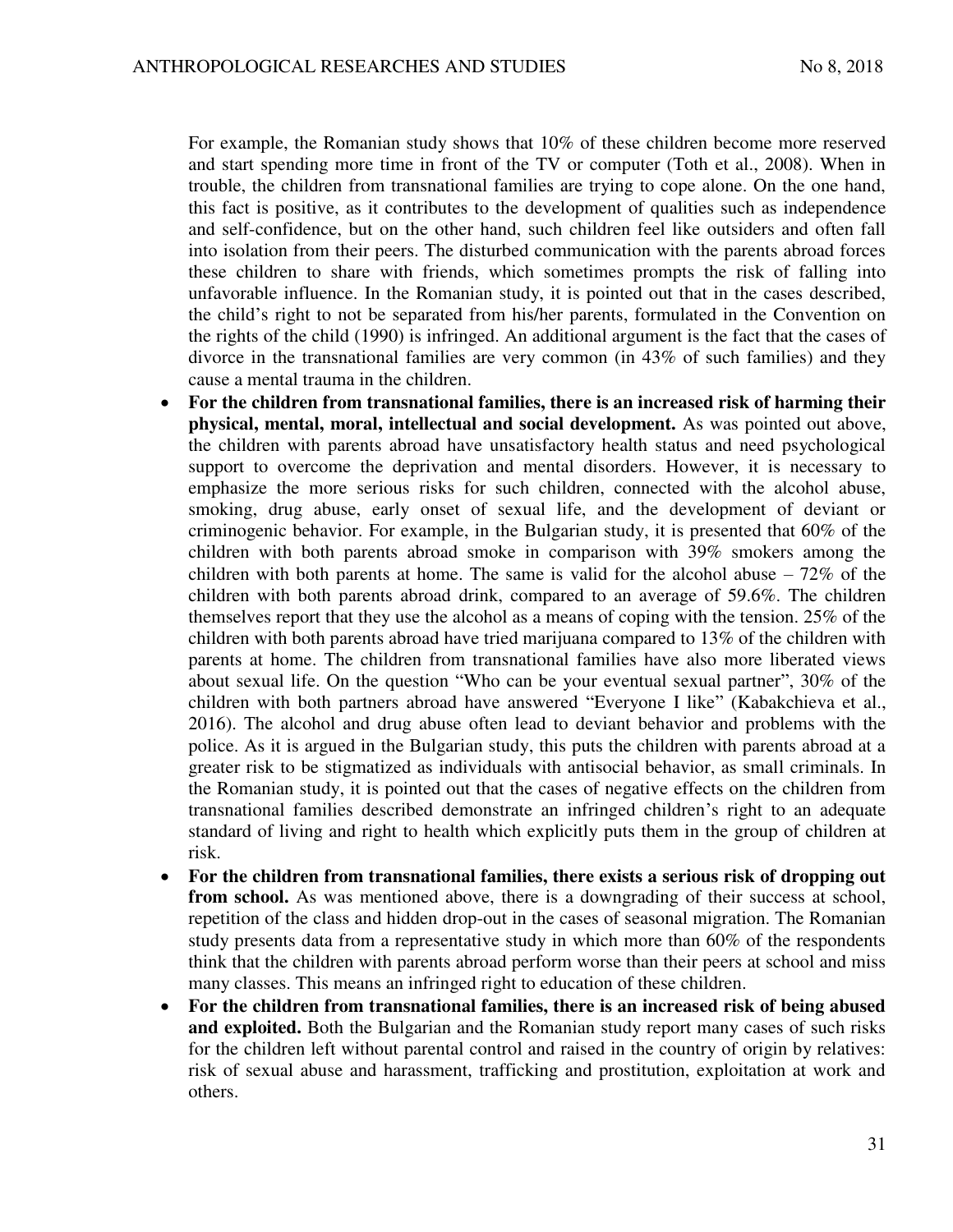### **Conclusions**

Together with the serious dangers and risks for the safety of children from transnational families indicated above, the Bulgarian and the Romanian studies have also identified **many problematic zones** in connection with the lack or ineffective policies regarding these families. The more important of them are as follows:

- Lack of synchronized inter-institutional collection of reliable information about the children whose parents work abroad. This fact allows people to draw conclusions about the unreliability of the responsible institutions and the regulatory framework. All institutions for child protection or for combating antisocial actions work with the children from transnational families when they fall into risk, but not before that, by way of prevention.
- Infringed rights of the children, left to be raised by extended family or on their own due to the unsettled guardianship or guardianship status.
- Non-identification of the children with parents working abroad as children at risk.
- Lack of adequate measures and legislative initiatives for improvement of the policies, normative acts and real outcomes for the children from transnational families (Kabakchieva et al., 2016).

The strong evidence in the two studies presented about defining children from transnational families as children at risk justify the **recommendations** given for attracting the attention of the society and the responsible institutions to this significant social phenomenon. These recommendations are the following:

- Identifying the children from transnational families as potential children at risk with the aim to provide a preventive and timely support according to their specific needs.
- Developing mechanisms for monitoring and assessment of the phenomenon at the local level and collecting reliable data on children left behind because of labor migration of their parents.
- Review of the legislative framework and the good practices in this field.
- Development of community-based services addressing the needs of children of migrant parents – e.g. day-care centers.
- Developing human resources to support the children from transnational families who are excluded or marginalized, especially in the rural areas.
- Introduction of legislative changes connected with the protection of children's rights when one of the parents is abroad and the other one, who is in the country, is unable to provide care and protection for the child/children.
- Participation of all responsible institutions for children's rights protection at the local level in the process of identifying the children with migrant-parents (departments for child protection, schools, police); creation of a coordination mechanism of the process of identification.
- Assessment of the risks for all children with migrant-parents, including the capacity of the person/persons taking care of them in the country of origin.
- Developing the capacity of the public services for social support at national level.
- Raising the awareness of the population about the phenomenon "home alone children" because of labor migration of their parents.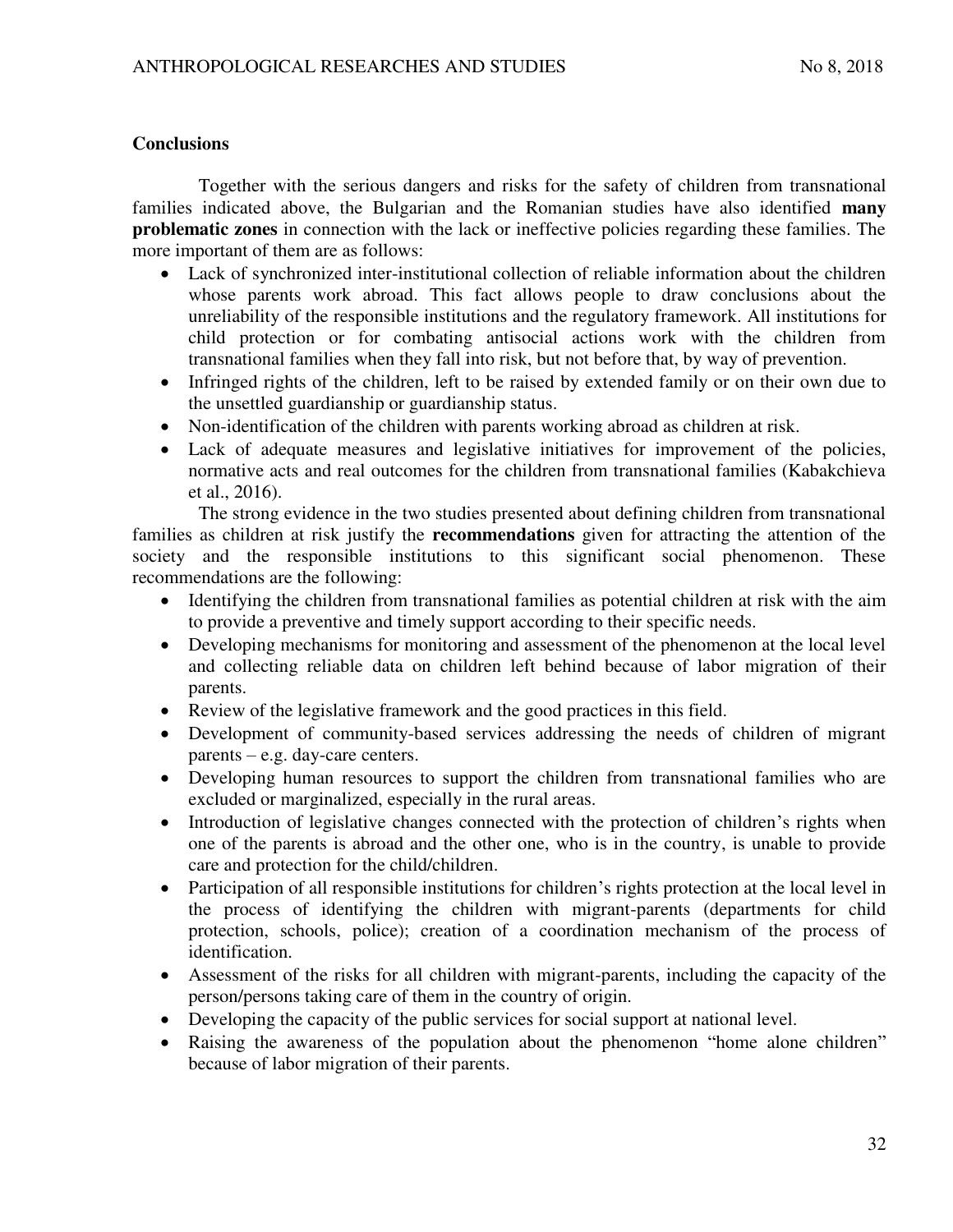- Creating of a concrete and clear mechanism of institutional cooperation and interaction in order to guarantee a joint intervention for decreasing the negative effects on the children stemming from the migration of their parents.
- Developing of local networks for supporting local stakeholders who can resolve the complex problems of transnational families and guarantee their support (Toth et al., 2008).

The data presented from the two UNICEF's studies, as well as the identified risks for the children from transnational families demonstrate the seriousness of this problem, generated by the labor migration in Bulgaria and Romania. It is clear that some legislative initiatives and institutional measures have to be undertaken, in order to guarantee the social safety of the children left behind and their adequate socialization, as well as to prevent their possible deprivation and deviant behavior.

# **Bibliography**

- 1. Adamson, P., 2010. *The Children Left Behind: A league table of inequality in child well-being in the world's rich countries*, UNICEF SERIES: Innocenti Report Card no. 9. Available at: [https://www.unicef-irc.org/publications/619-the-children-left-behind-a-league-table-of](https://www.unicef-irc.org/publications/619-the-children-left-behind-a-league-table-of-inequality-in-child-well-being-in-the.html)[inequality-in-child-well-being-in-the.html](https://www.unicef-irc.org/publications/619-the-children-left-behind-a-league-table-of-inequality-in-child-well-being-in-the.html) [Accessed 15 June 2017]
- 2. Additional act to the Child Protection Law. 2009. *State Gazette of the Republic of Bulgaria*. 14.
- 3. Bernardi, L., 2011. A mixed-method social networks study design for research on transnational families. *Journal of Marriage and Family*, 73, pp.788–803.
- 4. Bjeren, G., 1997. Gender and reproduction. In: T. Hammar et al., eds. *International Migration, Immobility and Development*. New York: Berg, pp.219-246.
- 5. Bogdanov, G. and R. Rangelova., 2012. Social impact of emigration and rural-urban migration in Central and Eastern Europe. Final country report Bulgaria. Executive summary. Available at: <http://ec.europa.eu/social/BlobServlet?docId=8837&langId=en>[Accessed 24 June 2017]
- 6. Bryceson D. and U. Vuorela, 2002. Transnational families in the twenty-first century. In: D. Bryceson and U. Vuorela, eds. *The transnational family: new European frontiers and global networks*. Oxford & New York: Berg Publishers Ltd, pp.3–30.
- 7. Cheianu, A., D. R. Gramma, S. Milicenco, V. Pritcan, V. Rusnac, and D. Vaculovschi, 2011. *Specific needs of children and elderly left behind as a consequence of migration*. Chisinau, Moldova: Ministry of Labor, Social Protection, and Family of the Republic of Moldova. Available at: http://docplayer.net/372862-Specific-needs-of-children-and-elderly-left-behind-asa-consequence-of-migration.html [Accessed 10 June 2017]
- 8. Glick-Schiller N., Basch, L. and Szanton Blanc, C., 1999. From immigrant to transmigrant: theorizing transnational migration. In: L. Pries, ed. *Migration and Transnational Social Spaces*. Aldershot, Hants, England; Brookfield, Vt.: Ashgate. pp. 73-105.
- 9. Guarnizo, L.E., 1997. The emergence of a transnational social formation and the mirage of return migration among Dominican transmigrants. *Identities*, 4(2), pp. 281-322.
- 10. Hage, G., 2004. Issues of Structure and Culture in Researching the Lebanese Transnational Family, lecture presented at the Lebanese Emigration Research Center, Université Notre Dame, Beyrouth, 19 May 2004.
- 11. Ho, E. S., 2002. Multi-local residence, transnational networks: Chinese astronaut families in New Zealand. *Asian and Pacific Migration Journal*, 11(1), pp.145-164.
- 12. Hochschild, A. R., 2000. Global care chains and emotional surplus value. In: A. Giddens and W. Hutton, eds. *On the Edge: Living with Global Capitalism*. London, Sage, pp.130-146.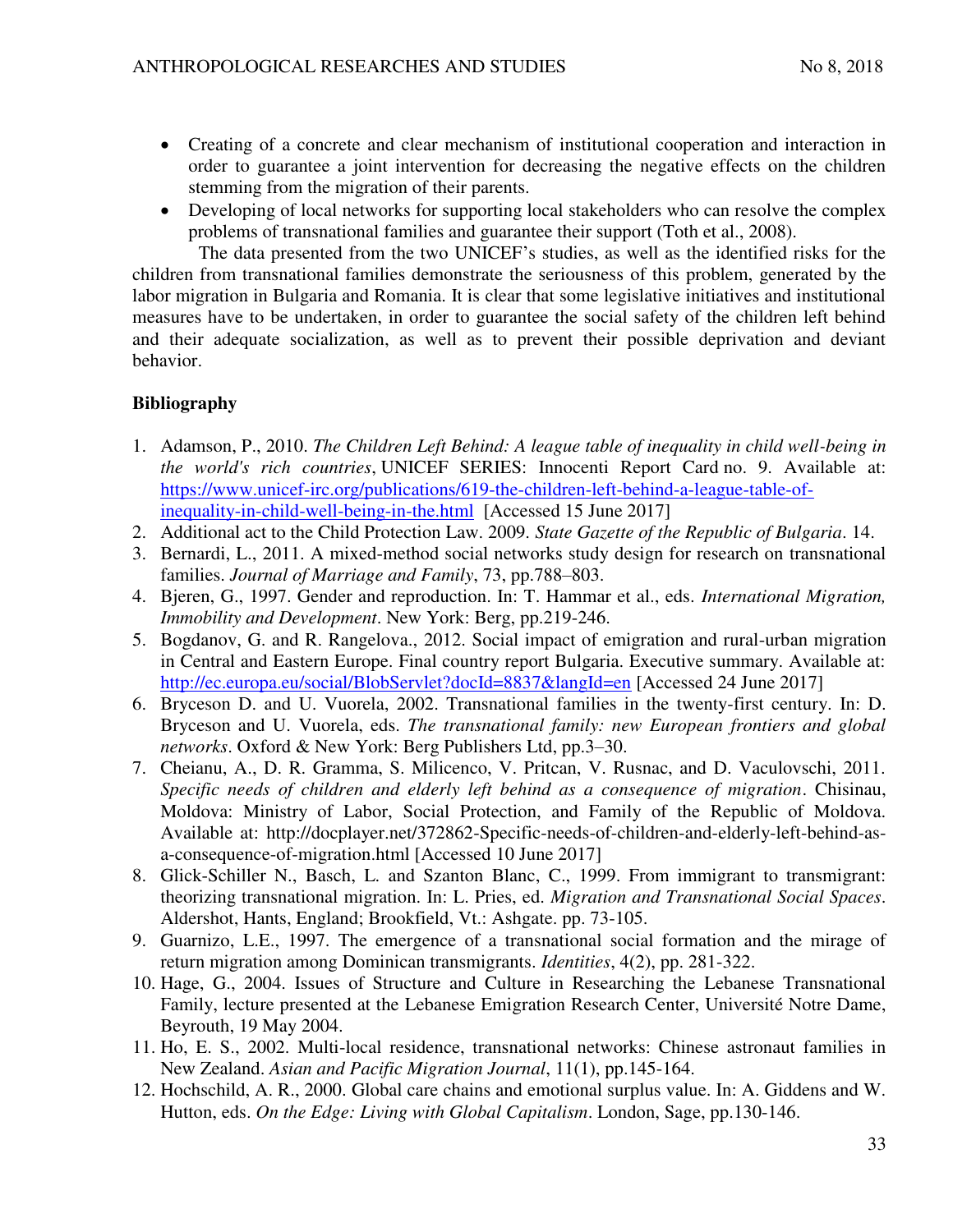- 13. Hondagneu-Sotelo, P. and Avila, E., 2003. I'm here, but I'm there: the meanings of Latina Transnational motherhood. In: P. Hondagneu-Sotelo, *Gender and US Immigration. Contemporary Trends*. Berkeley, Los Angeles and London: University of California Press, pp. 317-341.
- 14. Kabakchieva, P., 2009. Temporary migrants: beyond roles, across identities. In: A. Kiossev and P. Kabakchieva, eds. *"Rules"and "Roles". Fluid Institutions and Hybrid Identities in East European Transformation Processes (1989 – 2005)*. Berlin: Lit Verlag, pp.11-42.
- 15. Kabakchieva, P., K. Haralampiev, A. Stambolova, E. Stoykova, T. Tomova, S. Popova, V. Garnizov, G. Angelov, R. Smedovska, N. Bozakova., 2016. Effects on the children left behind by their parents, working and living abroad. Paper developed on commission of UN Children's fund (UNICEFF - Bulgaria) by a team from the "Risk – monitor" Foundation. Available from: [https://www.unicef.bg/.../Children\\_left\\_behind\\_march\\_2016.pdf](https://www.unicef.bg/.../Children_left_behind_march_2016.pdf) [Accessed 20 June 2017].
- 16. Kelly, E., 1990. Transcontinental families. Gujarat and Lancashire: A comparative study of social policy. In: S.C. Vertovec and C. Peach, eds. *South Asians Overseas: Migration and ethnicity*. Cambridge: Cambridge University Press. pp.251-267.
- 17. Lam, T., Yeoh, B. and Law, L., 2002. Sustaining families transnationally: Chinese-alaysian in Singapore. *Asian and Pacific Migration Journal*, 11(1), pp.117-143.
- 18. Le Gall, J., 2005. Familles transnationales: Bilan des recherches et nouvelles perspectives. *Les Cahiers du Gres*, 5(1), рp.29–42.
- 19. Minkovski, R., 2014. Support for children left in Bulgaria by parents living and working abroad. The paper has been written under the guidance of "Partners – Bulgaria" Foundation, within the frames of the project "Programme for support of transnational families". Available at: [http://partnersbg.org/ver2/wp-content/uploads/2015/01/Children-Left-Behind-in-Bulgaria-](http://partnersbg.org/ver2/wp-content/uploads/2015/01/Children-Left-Behind-in-Bulgaria-2015_PBF-study.pdf)2015 PBF-study.pdf. [Accessed 10 June 2017].
- 20. Nobles J., 2011. Parenting from abroad: Migration, nonresident father involvement, and children's education in Mexico. *Journal of Marriage and Family*. 73, pp. 729–746. <https://doi.org/10.1111/j.1741-3737.2011.00842.x>
- 21. Ong, A. and Nonini, D., 1997. *The cultural politics of Chinese transnationalism*. New York: Routledge.
- 22. Parrenas, R.S., 2003. The care crisis in the Phillipines: children and transnational families in the new global economy. In: B. Ehrenreich and A.R. Hochschild, eds. *Global Woman: Nannies, Maids and Sex Workers in the New Economy*. New York: Metropolitan Books, pp.39-54.
- 23. Plaza, D., 2000. Transnational Grannies: the changing family responsibilities of elderly African Caribbean - born women in Britain. *Social Indicators Research*, 51(1), pp. 75-105.
- 24. Rossi, A., 2008. The impact of migration on children left behind in developing countries: outcomes analysis and data requirements. Available at:<http://dx.doi.org/10.2139/ssrn.2490380> [Accessed 2 June 2017].
- 25. Streiff-Fenart, J., 1999. Construction d'un réseau de parenté transnational: une étude de cas d'immigrés tunisiens dans le sud de la France. *Revue Européenne des migrations internationales*, 15(3), pp.45-61.
- 26. Sutton, C.R., 2004. Celebrating ourselves: the family reunion rituals of African- Caribbean transnational families. *Global Networks*, 4(3), pp.243-257.
- 27. Tolstokorova, A., 2009. Costs and benefits of labour migration for Ukrainian transnational families: connection or consumptions. *Cahiers de l'Urmis* [on-line journal] Available at: <https://urmis.revues.org/868>[Accessed 12 June 2017].